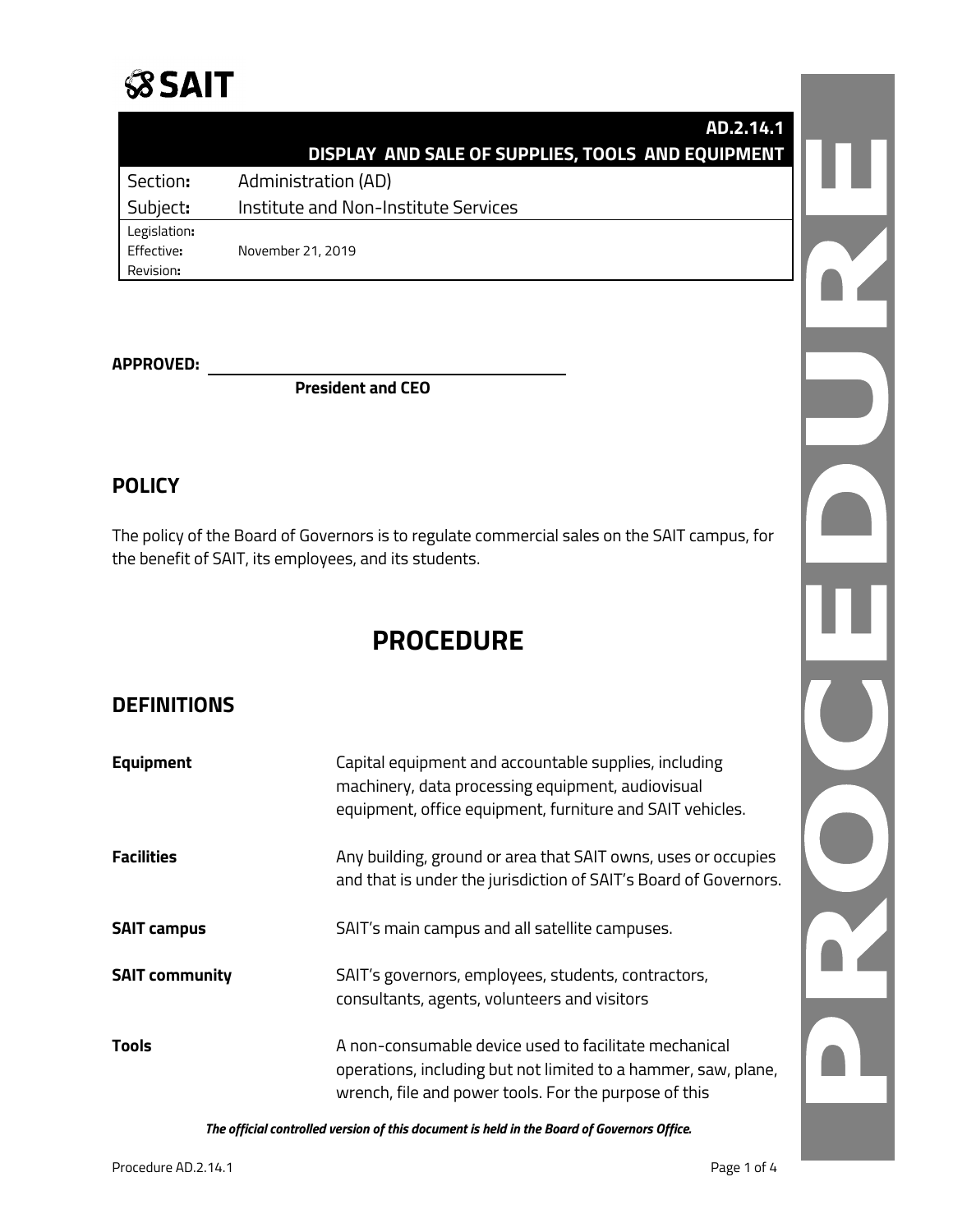

procedure, a tool does not include books, audiovisual software or computer software.

#### **GOVERNINGPRINCIPLES**

- 1. This procedure regulates the display and sale of supplies, tools and equipment on the SAIT campus. Its intent is to permit such display or sale if it benefits SAIT's employees and students and does not interfere or compete with SAIT's functions and services.
- 2. This procedure applies to displays intended for the SAIT community, and to sales to SAIT employees, students, or the general public.
- 3. This procedure does not apply to:
	- a) Vendor samples or test packages left for evaluation in divisions or schools/departments.
	- b) Sales to SAIT, as the Commercial Services department manages those sales.

#### **PROCEDURE**

- 1. A duly authorized officer of the firm or organization setting up the display or selling the items in question must sign the comprehensive Waiver and Indemnity set out in Schedule A, an Associated Document to this procedure, before being authorized to display or sell those items on the SAIT campus .
- 2. Subject to the availability of SAIT's facilities, a commercial display or sale on the SAIT campus shall be considered for approval only if the display or sale:
	- a) Does not conflict with any of SAIT's existing contractual obligations, as determined by the CFO and vice president, corporate services, and the directors of the Commercial Services and Facilities Management departments.
	- b) Does not constitute unwarranted competition with SAIT's services or approved services, such as the bookstore and the SAIT Students' Association stores, as determined by the director of Commercial Services in consultation with the CFO and vice president, corporate services and the affected area.

*The official controlled version of this document is held in the Board of Governors Office.*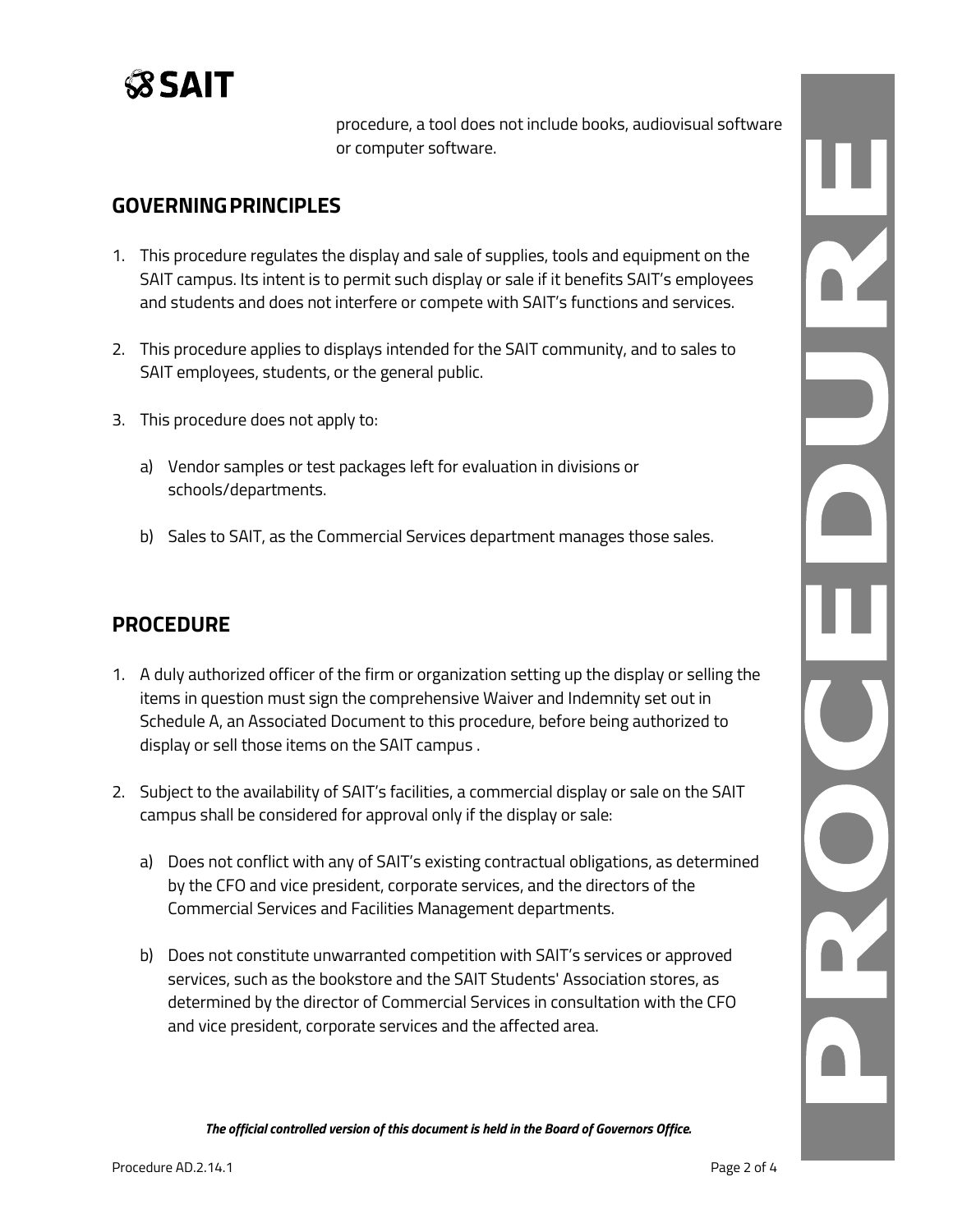

- c) Has potential value or interest to SAIT's employees or students, as determined by the director of Commercial Services in consultation with the CFO and vice president, corporate services, and any affected school/department.
- 3. Charges for any special set-up, clean-up, custodial or other SAIT-provided services shall be governed by the terms and conditions of a standard Facility Rental Agreement. The CFO and vice president, corporate services has the discretion to waive fees or charges.
- 4. An employee who receives a written request for such a display or sale shall forward the request, together with the completed Waiver and Indemnity form, to that individual's dean, director or designate. The director, commercial services or designate shall make a preliminary assessment of the potential value of the display or sale and forward this, together with recommendations, to the dean or director for action.
- 5. The CFO and vice president, corporate services or designate, shall:
	- a) Consult with affected SAIT or SAIT-approved services to ensure there is no unwarranted competition.
	- b) Consult with the directors of the Commercial Services and Facilities Management departments to ensure there is no conflict with SAIT's existing contractual obligations.
	- c) Consult with the Office of the Registrar and with the Conference Services unit of Commercial Services to determine if facilities are available, and tentatively reserve this space.
	- d) Notify the applicable dean, director or designate as to whether or not the display may proceed, within 10 business days of the date of request.
- 6. The director, commercial services, shall:
	- a) Confirm or cancel the tentative facility reservation as applicable, including arranging for any required Facility Rental Agreement.
	- b) Notify the displaying or selling firm of the final arrangements. This notification shall stipulate that a permitted display in no way represents SAIT's endorsement of the product or service involved.
- 7. The Finance department shall invoice for and collect any fees applying under the Facility Rental Agreement unless the CFO and vice president, corporate services has approved a waiver of fees.

*The official controlled version of this document is held in the Board of Governors Office.*